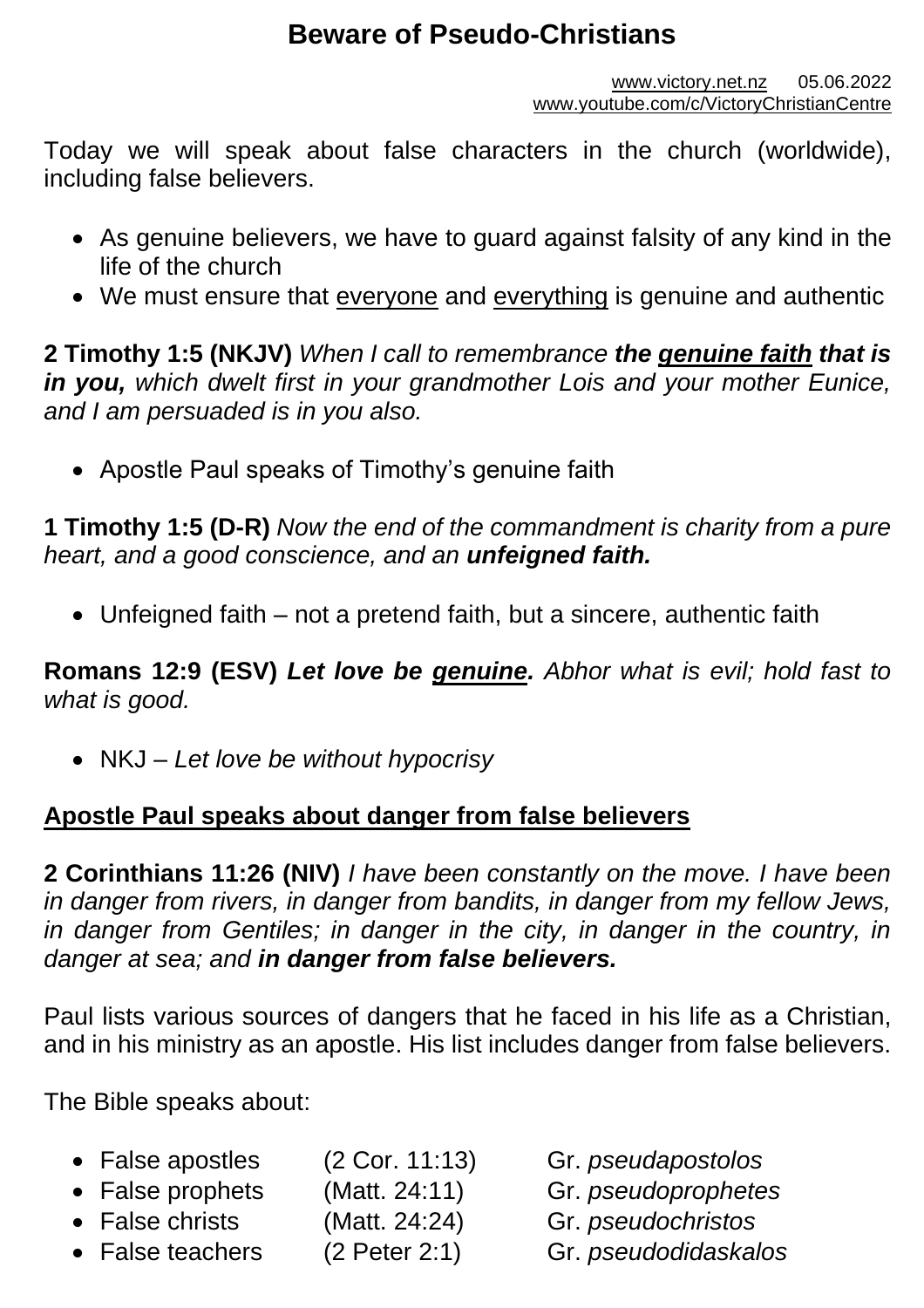• False witnesses (Matt. 26:60) Gr. pseudomartur

• **False brethren (2 Cor. 11:26) Gr.** *pseudadelphos*

The question (rhetorical) is: Where are all these people?

Greek "Pseudo" – false, pretend

- to lie & speak deliberate falsehoods
- to deceive others by a lie
- a conscious and intentional falsehood
- whatever is not what it seems to be

## **Pseudo, or false Christians – who, or what they are NOT:**

Pseudo Christians are NOT:

- Pre-Christians (not a Christian yet, unsaved, a spiritually lost people)
- Seekers (unsaved people who's heart is stirring, & who are looking for God)
- Young immature Christians who are still struggling with issues of the flesh
- Backslidden Christians

## **Descriptions of a false believer:**

- A false believer is an unsaved person who has, or is trying to infiltrate a community of genuine believers, but he himself only pretends to be a believer
- He does not have a living faith in Jesus Christ, and therefore has no personal relationship with God (he doesn't want a relationship with God)
- His feigned faith is not genuine it is a pretend pseudo faith
- His motives for wanting to be among Christians are definitely not pure
- (Their motives are usually to gain the trust of genuine believers, for personal gain, for personal advantage, for extracting money, etc. etc.)
- His "talk" is clever, and his "walk" is feigned
- As there is such a thing called "street-wise", so there is a thing called "church-wise"

**Galatians 2:4-5 (NIV)** *This matter arose because some false believers had infiltrated our ranks to spy on the freedom we have in Christ Jesus and to make us slaves. 5 We did not give in to them for a moment, so that the truth of the gospel might be preserved for you.*

- … *some false believers had infiltrated our ranks …*
- In this matter, it had to do with a question about the practice of their faith
- In oppressive regimes, government agents are sent to spy on Christians (for incriminating information, etc.)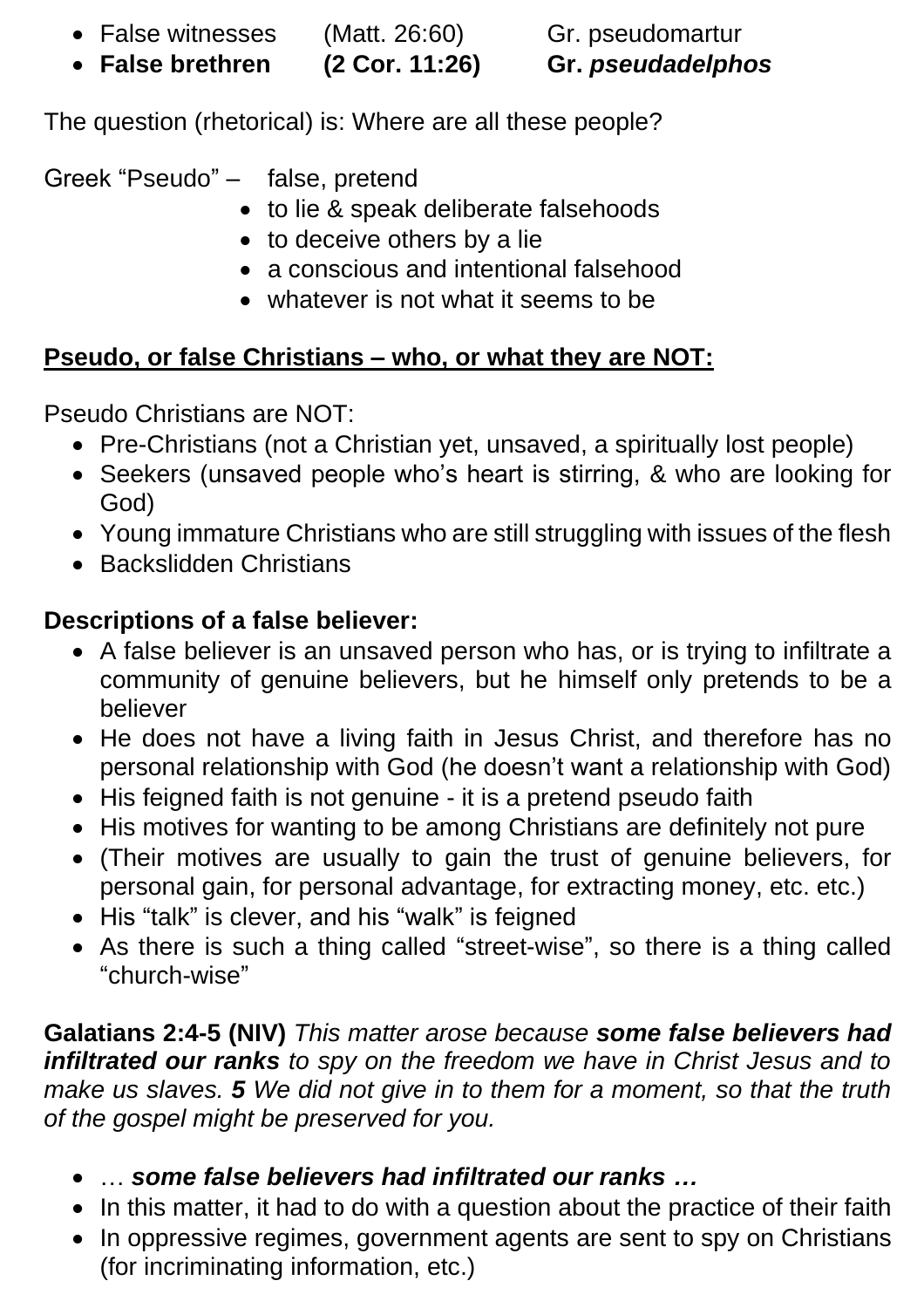• In NZ, it would not be inconceivable for "agents" to be sent into churches to spy concerning "misinformation", mask wearing, social distancing, etc.

#### **It is not always what it seems to be**

- We get excited when new people come to church looking for God, and so we should be!
- However, not everyone who turns up at our doorstep comes with pure intentions
- If you are a young Christian, you need not worry God has placed shepherds over God's flock, to guard His people, and watch over them
- Sometimes, leaders of a church make certain decisions which are not always understood by everyone – which cannot be explained publicly
- But typically, in Christ-honouring & Spirit-led churches, these decisions are made with the spiritual safety of God's people in mind

### **Apostle John speaks about false believers (and false teachers):**

**1 John 2:18–19 (NCV)** *My dear children, these are the last days. You have heard that the enemy of Christ is coming, and now many enemies of Christ are already here. This is how we know that these are the last days. 19 These enemies of Christ were in our fellowship, but they left us. They never really belonged to us; if they had been a part of us, they would have stayed with us. But they left, and this shows that none of them really belonged to us.*

- The enemy of Christ is coming that's the antichrist
- The enemies of Christ are already here those with an antichrist spirit in their life
- *These enemies of Christ were in our fellowship, but they left us*
- John used the terms "them" and "us"
- "They" left us none of them every really belonged to "us"

Down through the age of the Christian church, many false characters had infiltrated various churches. Two of them were Hymeaeus and Alexander during the days of apostle Paul.

**1 Timothy 1:18–20 (NKJV)** *This charge I commit to you, son Timothy, according to the prophecies previously made concerning you, that by them you may wage the good warfare, 19 having faith and a good conscience, which some having rejected, concerning the faith have suffered shipwreck, 20 of whom are Hymenaeus and Alexander, whom I delivered to Satan that they may learn not to blaspheme.*